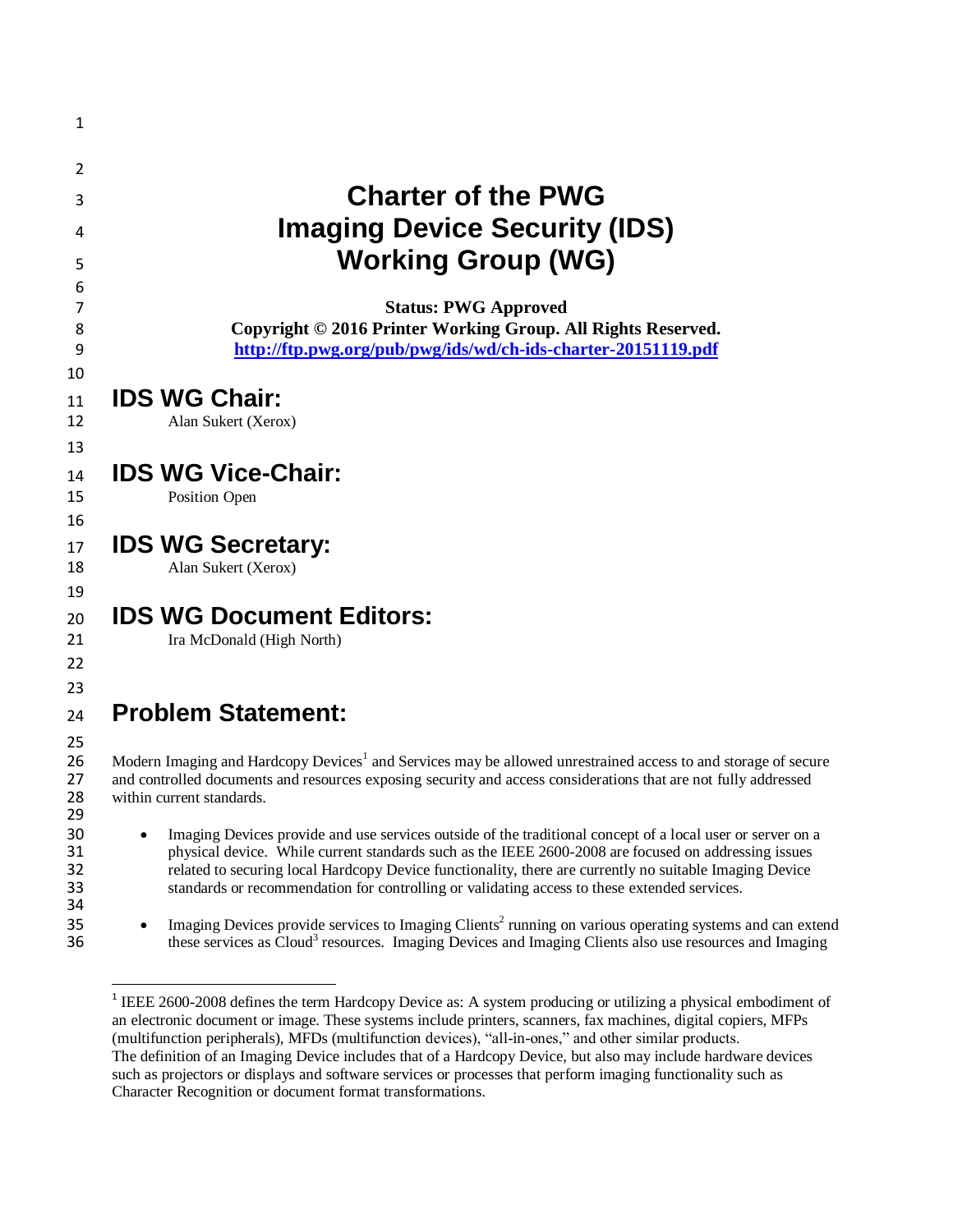37 Services from the Cloud. There are no suitable Imaging Device standards or recommended methodologies for authenticating and securing the Imaging Devices. Imaging Clients, and Imaging Services in a Cloud for authenticating and securing the Imaging Devices, Imaging Clients, and Imaging Services in a Cloud 39 environment. 40 <sup>41</sup> Imaging Devices and Imaging Services have no standard method to associate security information with an 42 Imaging Job and ensure that the security information is maintained throughout the Job lifetime. 43 44 Enterprise networks are deploying network endpoint attachment and compliance protocols and tools to measure and assess the health of devices on the network. These assessment protocols go beyond simply 45 measure and assess the health of devices on the network. These assessment protocols go beyond simply checking that the device possesses the correct credentials to access the network to also monitoring and 46 checking that the device possesses the correct credentials to access the network to also monitoring and<br>47 ssessing information such as operating system, security patches, antivirus definition levels etc. Hardco 47 assessing information such as operating system, security patches, antivirus definition levels etc. Hardcopy<br>48 Devices (Network Printers, Multi-Function Devices, Network Scanners, etc.) have not been widely 48 Devices (Network Printers, Multi-Function Devices, Network Scanners, etc.) have not been widely<br>49 integrated into these new assessment protocol schemes, in part because there is no standardized set 49 integrated into these new assessment protocol schemes, in part because there is no standardized set of attributes that a health assessment server can measure for Hardcopy Devices.

52 The original goals of the Imaging Device Security Working Group were to address the above issues by developing<br>53 the necessary specifications and recommendations and to liaison with the Common Criteria MFP Technical 53 the necessary specifications and recommendations and to liaison with the Common Criteria MFP Technical<br>54 Community developing the new Hardcopy Device Protection Profile.<sup>4</sup> The initial set of specifications that w 54 Community developing the new Hardcopy Device Protection Profile.<sup>4</sup> The initial set of specifications that were to be 55 developed by this Working Group were:

56 TNC Binding for IDS Health Attributes – Define health attributes transport using TNC.

attributes that a health assessment server can measure for Hardcopy Devices.

51

65

77<br>78

 $\overline{a}$ 

- 57 **Remediation specification Define standard methods to perform remediation of detected device health and security defects.** security defects.
- 59 IDS Model Define a common security model for PWG projects and working groups.
- <sup>6</sup> IDS Identification, Authentication and Authorization Define a set of standards and recommendations for providing the credentials and information required to provide secure access to Imaging Devices, Services 61 providing the credentials and information required to provide secure access to Imaging Devices, Services and Clients.
- 63 IDS Security Ticket schema Define a standard schema for specifying, associating and maintaining 64 security information with an Imaging Job, Imaging Device or Imaging Client.

## 66 **At the 08/12/2015 IDS Face-to-Face Meeting the IDS Working Group (WG) decided that the Working Group**

**67 should** go into "hibernation" and be reactivated as needed should work on a spec be required. This Charter update reflects that decision. The rationale for this Working Group going into "hibernation" were: reflects that decision. The rationale for this Working Group going into "hibernation" were:

- 69 The IDS WG essentially completed its original goal of providing HCD specifics to network admission 70 schemes, by doing HCD-ATTR, HCD-NAP and HCD-TNC Bindings specs.
- 71 **There was an initial expectation that there would be a market demand for such network and endpoint**<br>72 **There** interesting a more expansion of "near-continuous monitoring" like SCAP as promot protection schemes, as well as some expansion of "near-continuous monitoring" like SCAP as promoted by 73 NIST, to which the IDS WG could contribute. However, the market demand hasn't gone much beyond 74 desktops and mobiles so there is nothing at this time for the IDS WG to contribute to in this area.
- <sup>75</sup> For some of the other initially planned IDS WG activities, there hasn't been a sufficient business case to justify the investment of participation at the current time. justify the investment of participation at the current time.

Based on that decision, the new long-term deferred goals of the Imaging Device Security Working Group are to:

- 79 Develop any new required specifications or recommendations to address the issues cited above as directed by the PWG Steering Committee.
- 81 Provide any errata to approved specifications developed by the Imaging Device Security Working Group as 82 directed by the PWG Steering Committee.

<sup>&</sup>lt;sup>2</sup> Terms such as "Imaging Device" and "Imaging Service" used in this document are defined in the PWG MFD Model and Common Semantics document. The term "Imaging Client" is synonymous with the PWG Model term "Client"

 $^3$  The term "Cloud" is defined in the NIST Special Publication 800-145 (http://csrc.nist.gov/publications/drafts/800-145/Draft-SP-800-145\_cloud-definition.pdf)

<sup>&</sup>lt;sup>4</sup> The result of this Technical was the approved Protection Profile for Hardcopy Devices, Version 1.0, 10 September 2015.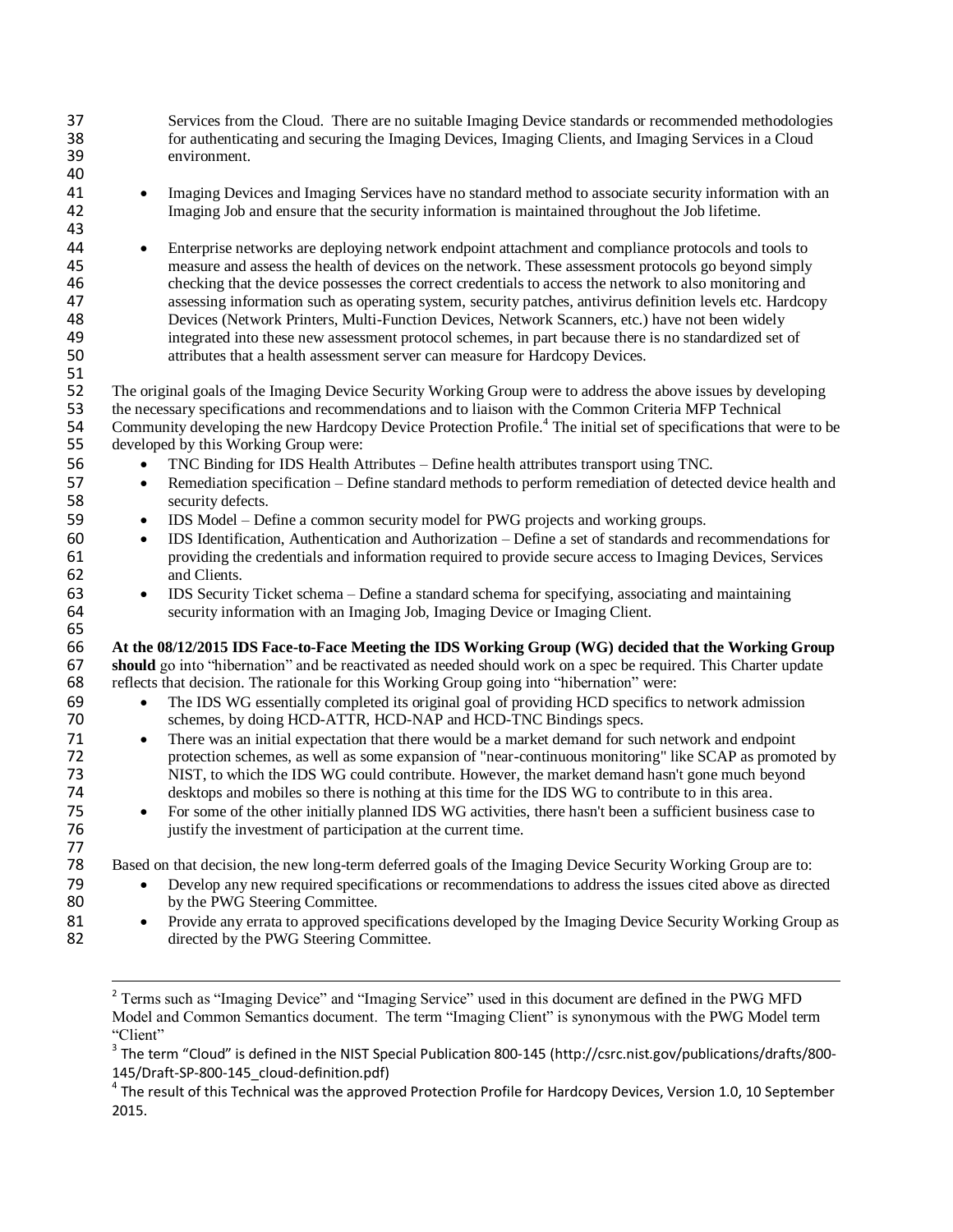| 83<br>84   | $\bullet$ | Liaison with any international Technical Committees formed to update or replace the new Protection<br>Profile for Hardcopy Devices.                   |  |  |  |
|------------|-----------|-------------------------------------------------------------------------------------------------------------------------------------------------------|--|--|--|
| 85         |           |                                                                                                                                                       |  |  |  |
| 86         |           | Out-of-scope:                                                                                                                                         |  |  |  |
|            |           |                                                                                                                                                       |  |  |  |
| 87         |           |                                                                                                                                                       |  |  |  |
| 88         | $\bullet$ | OOS-1 Define new encryption algorithms                                                                                                                |  |  |  |
| 89         | $\bullet$ | OOS-2 Define new transport protocols                                                                                                                  |  |  |  |
| 90         | $\bullet$ | OOS-3 Define new application protocols                                                                                                                |  |  |  |
| 91         | $\bullet$ | OOS-4 Define new hash functions or digital signatures                                                                                                 |  |  |  |
| 92         | $\bullet$ | OOS-5 Define new network endpoint attachment protocols                                                                                                |  |  |  |
| 93         | $\bullet$ | OOS-6 Define new security protocols                                                                                                                   |  |  |  |
| 94         | $\bullet$ | OOS-7 Define new security token, or public key certificate formats                                                                                    |  |  |  |
| 95         |           |                                                                                                                                                       |  |  |  |
| 96         |           | <b>Objectives:</b>                                                                                                                                    |  |  |  |
| 97         |           |                                                                                                                                                       |  |  |  |
| 98         | $\bullet$ | OBJ-1 Define an extended set of attributes for Imaging Devices that may include device configuration                                                  |  |  |  |
| 99         |           | attributes to be used for policy enforcement                                                                                                          |  |  |  |
| 100        | $\bullet$ | OBJ-2 Define a TNC transport binding for health assessment.                                                                                           |  |  |  |
| 101        | ٠         | OBJ-3 Define a common Security Model specification for reference by other PWG specifications.                                                         |  |  |  |
| 102        | $\bullet$ | OBJ-4 Define a set of recommendations for identifying, authenticating and authorizing Imaging Devices,                                                |  |  |  |
| 103        |           | Imaging Client, and Imaging Services.                                                                                                                 |  |  |  |
| 104        | $\bullet$ | OBJ-5 Define a schema for security attributes and a Security Ticket to be associated with Imaging Jobs,                                               |  |  |  |
| 105        |           | Users, Services and Devices                                                                                                                           |  |  |  |
| 106        |           |                                                                                                                                                       |  |  |  |
| 107        |           | <b>Milestones:</b>                                                                                                                                    |  |  |  |
| 108        |           |                                                                                                                                                       |  |  |  |
| 109        |           | <b>Charter Stage:</b>                                                                                                                                 |  |  |  |
|            |           |                                                                                                                                                       |  |  |  |
| 110        |           |                                                                                                                                                       |  |  |  |
| 111        | $\bullet$ | $CH-1$<br>Initial working draft of updated IDS WG charter - DONE                                                                                      |  |  |  |
| 112<br>113 | $\bullet$ | $CH-2$<br>Interim/Stable working draft of updated IDS WG charter - Nov 2015 - DONE<br>PWG Formal Approval of updated IDS WG charter - Dec 2015 - DONE |  |  |  |
| 114        | $\bullet$ | $CH-3$                                                                                                                                                |  |  |  |
|            |           |                                                                                                                                                       |  |  |  |
| 115        |           | <b>Definition Stage:</b>                                                                                                                              |  |  |  |
| 116        |           |                                                                                                                                                       |  |  |  |
| 117        |           | BIND-1 Prototype Working draft of the TNC binding of the Hardcopy Device Health attributes - DONE                                                     |  |  |  |
| 118        | $\bullet$ | PWG Last Call of the TNC binding of the Hardcopy Device Health attributes - DONE<br>BIND-2                                                            |  |  |  |
| 119        | $\bullet$ | Initial working draft of Remediation specification - DONE<br>REM-1                                                                                    |  |  |  |
| 120        | $\bullet$ | $SEC-1$<br>Initial working draft of IDS Security Ticket Schema model - DONE                                                                           |  |  |  |
| 121        | $\bullet$ | MODEL-1 Initial working draft of IDS Model specification - DONE                                                                                       |  |  |  |
| 122        | $\bullet$ | $IAA-1$<br>Initial working draft of IDS Identification, Authentication and Authorization specification -                                              |  |  |  |
| 123        |           | <b>DONE</b>                                                                                                                                           |  |  |  |
| 124        | $\bullet$ | Prototype working draft of Remediation specification – See Note 1<br>REM-2                                                                            |  |  |  |
| 125        | $\bullet$ | SEC-2<br>Prototype working draft of IDS Security Ticket Schema model - See Note 1                                                                     |  |  |  |
| 126        | $\bullet$ | MODEL-2 Prototype working draft of IDS Model specification - See Note 1                                                                               |  |  |  |
| 127        | $\bullet$ | IAA-2<br>Prototype working draft of IDS Identification, Authentication and Authorization specification -                                              |  |  |  |
| 128        |           | See Note 1                                                                                                                                            |  |  |  |
| 129        | $\bullet$ | PWG Last Call of Remediation specification - See Note 1<br>REM-3                                                                                      |  |  |  |
| 130        | $\bullet$ | SEC-3<br>PWG Last Call of IDS Security Ticket Schema model - See Note 1                                                                               |  |  |  |
| 131        | $\bullet$ | MODEL-3 PWG Last Call of IDS Model specification - See Note 1                                                                                         |  |  |  |
| 132        | $\bullet$ | PWG Last Call of IDS Identification, Authentication and Authorization specification - See Note<br>$IAA-3$                                             |  |  |  |
| 133        |           | 1                                                                                                                                                     |  |  |  |